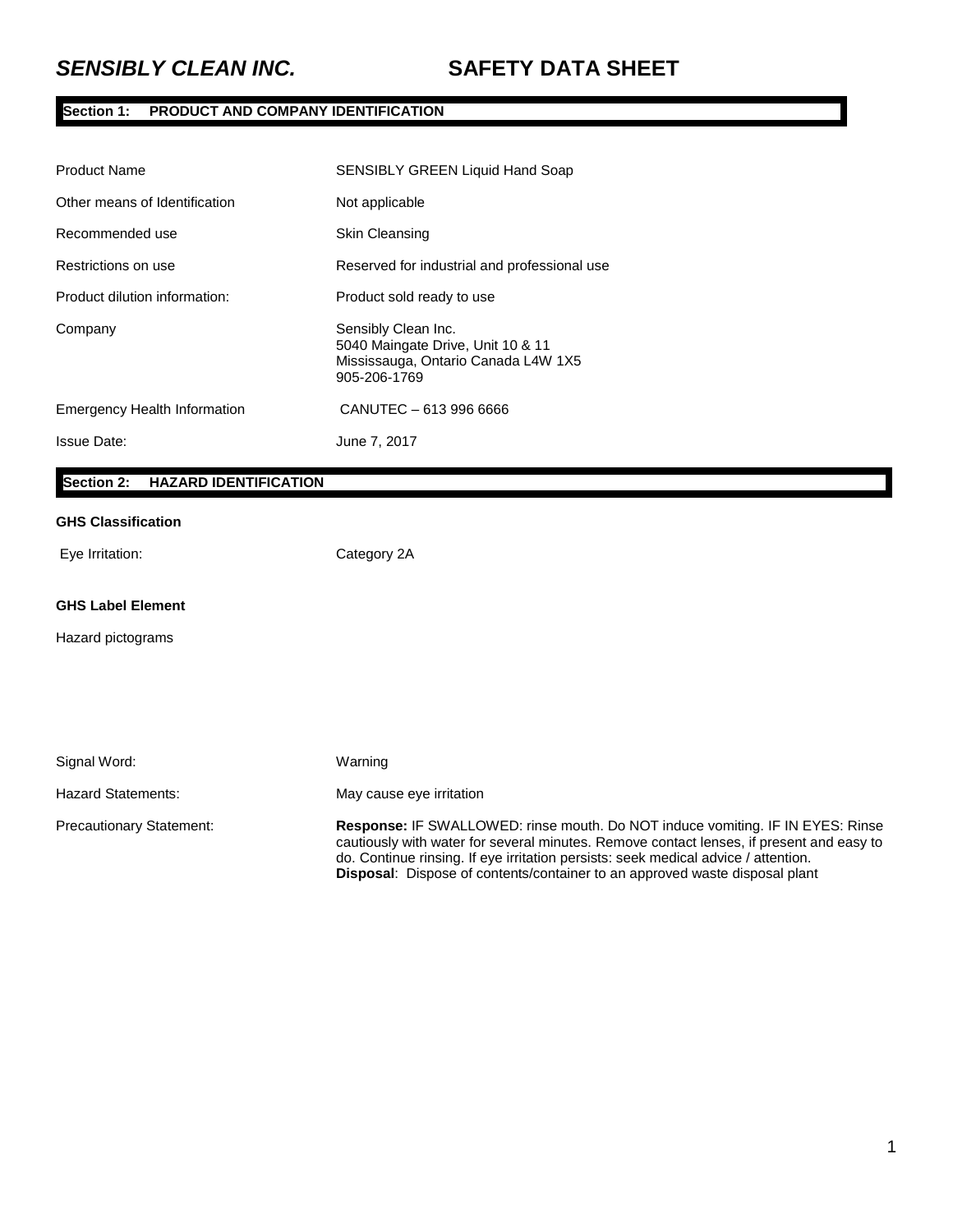### **Section 3: COMPOSITION / INFORMATION ON INGREDIENTS**

Pure substance / mixture: Mixture

Ethoxylated Alcohol 68585-34-2 10-25 Glucopyranose

**CAS-No. CAS-No. CONCERTIBLE CONCERTIBLE CONCENTE CONCENTE CONCENTE Ethoxylated Alcohol <b>CONCERTIBLE CONCENTE CONCERTIBLE CONCERTIBLE** 10-25

### **Section 4: FIRST AID MEASURES**

| In case of eye contact:                                           | Rinse immediately with plenty of water                                                                                                       |
|-------------------------------------------------------------------|----------------------------------------------------------------------------------------------------------------------------------------------|
| If swallowed:                                                     | Rinse mouth with water. Do NOT induce vomiting. Never give anything by mouth to an<br>unconscious person. Get medical attention immediately. |
| Protection of first-aiders:                                       | No special precautions are necessary for first aid responders                                                                                |
| Notes to Physician:                                               | Treat symptomatically                                                                                                                        |
| Most important symptoms<br>and effects, both acute and<br>delayed | See Section 11 for more detailed information on health effects and symptoms                                                                  |

### **Section 5: FIREFIGHTING MEASURES**

| Suitable extinguishing media:                     | Use extinguishing measures that are appropriate to local circumstances and the<br>Surrounding environment.                                                                           |
|---------------------------------------------------|--------------------------------------------------------------------------------------------------------------------------------------------------------------------------------------|
| Unsuitable extinguishing media:                   | None Known                                                                                                                                                                           |
| Specific hazards during<br>Firefighting           | Not flammable or combustible                                                                                                                                                         |
| Hazardous combustion products:                    | Decomposition products may include the following materials:<br>Carbon oxides<br>Nitrogen oxides (NOx)<br>Sulphur oxides<br>Oxides of phosphorus                                      |
| Special protective equipment for<br>Firefighters: | Use personal protective equipment                                                                                                                                                    |
| Specific extinguishing methods:                   | Fire residues and contaminated fire extinguishing water must be disposed of in<br>accordance with local regulations. In the event of fire and/or explosion, do not breathe<br>fumes. |
| Risk of explosion:                                | Not Available                                                                                                                                                                        |

# **Section 6: ACCIDENTAL RELEASE MEASURES**

| Personal precautions, protective<br>Equipment and emergency<br>procedures | Ensure clean up is conducted by trained personnel only. Refer to protective<br>meausures listed in sections 7 and 8. |
|---------------------------------------------------------------------------|----------------------------------------------------------------------------------------------------------------------|
| Environmental precautions:                                                | Do not allow contact with soil, surface or ground water.                                                             |
| Methods and materials for                                                 | Stop leak if safe to do so. Contain spillage, and then collect with non-combustible                                  |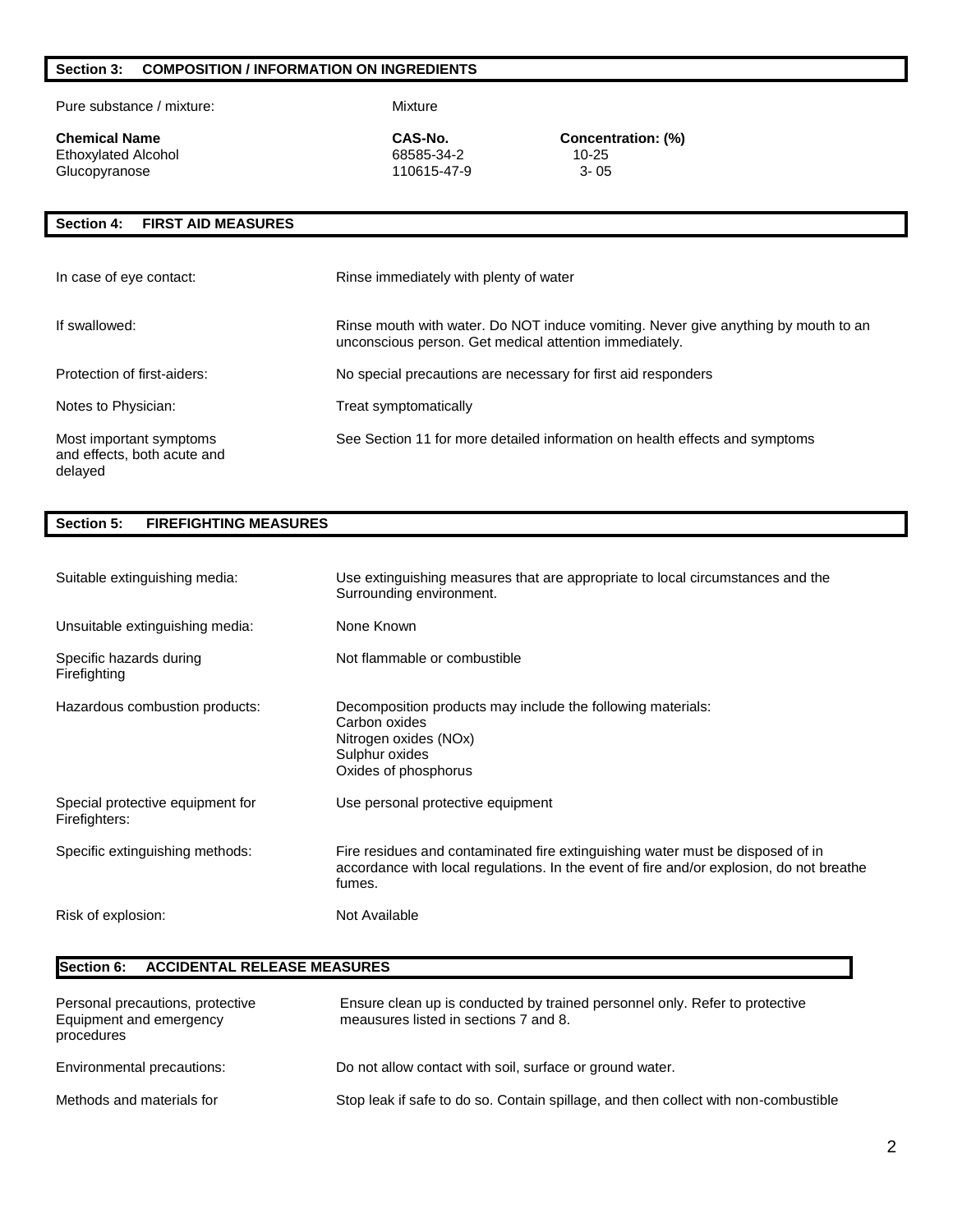:

Containment and clean up: absorbent material (eg: sand, earth, diatomaceous earth, vermiculite) and place in container for disposal according to local / national regulations (see section 13) Flush away traces with water. For large spills, dike spilled material or otherwise contain mater to ensure runoff does not reach a waterway. Refer to protective measures listed in Sections 7 and

# **Section 7: HANDLING AND STORAGE**

| <b>EXPOSURE CONTROLS / PERSONAL PROCTECTION</b><br><b>Section 8:</b> |                                                    |  |
|----------------------------------------------------------------------|----------------------------------------------------|--|
| Storage temperature:                                                 | Zero to 40 degrees                                 |  |
| Conditions for safe storage:                                         | Keep out of reach of children. Keep from freezing. |  |
| Advice on Safe Handling:                                             | No Special Handling Required                       |  |

#### **Components with workplace control parameters**

| <b>COMPONENTS</b>         | CAS-NO.     | Form of<br>Exposure | Permissible<br>Concentration | Basis     |
|---------------------------|-------------|---------------------|------------------------------|-----------|
| <b>Ethxylated Alcohol</b> | 68585-34-2  | Not known           | Not known                    | Not known |
| Glucopyranosre            | 110615-47-9 | Not known           | Not known                    | Not known |
|                           |             |                     |                              |           |
|                           |             |                     |                              |           |
|                           |             |                     |                              |           |
|                           |             |                     |                              |           |
|                           |             |                     |                              |           |

| Engineering measures:         | Good general ventilation should be sufficient to control worker exposure to airborne<br>contaminants. |
|-------------------------------|-------------------------------------------------------------------------------------------------------|
| Personal protective equipment |                                                                                                       |
| Eye protection:               | No special protective equipment required                                                              |
| Hand protection:              | No special protective equipment required                                                              |
| Skin protection:              | No special protective equipment required                                                              |
| Respiratory protection:       | No special protective equipment required                                                              |

#### **Section 9: PHYSICAL AND CHEMICAL PROPERTIES**

| Appearance:<br>Colour:<br>Odour:<br>viscpH<br>Flash point:<br>Odour Threshold:<br>Melting point/freezing point:<br>Initial boiling point and | Liquid<br>Clear<br>No Fragrance<br>$6.0 - 8.0$ , 100%<br>Not Applicable<br>No data available<br>No data available |
|----------------------------------------------------------------------------------------------------------------------------------------------|-------------------------------------------------------------------------------------------------------------------|
| boiling range:                                                                                                                               | No data available                                                                                                 |
| Evaporation rate:                                                                                                                            | No data available                                                                                                 |
| Flammability (solid, gas):                                                                                                                   | No data available                                                                                                 |
| Upper explosion limit:                                                                                                                       | No data available                                                                                                 |
| Lower explosion limit:                                                                                                                       | No data available                                                                                                 |
| Vapour pressure:                                                                                                                             | No data available                                                                                                 |
| Relative vapour density:                                                                                                                     | No data available                                                                                                 |
| Relative density:                                                                                                                            | $1.0 - 1.02, 100\%$                                                                                               |
| Water solubility:                                                                                                                            | Soluble                                                                                                           |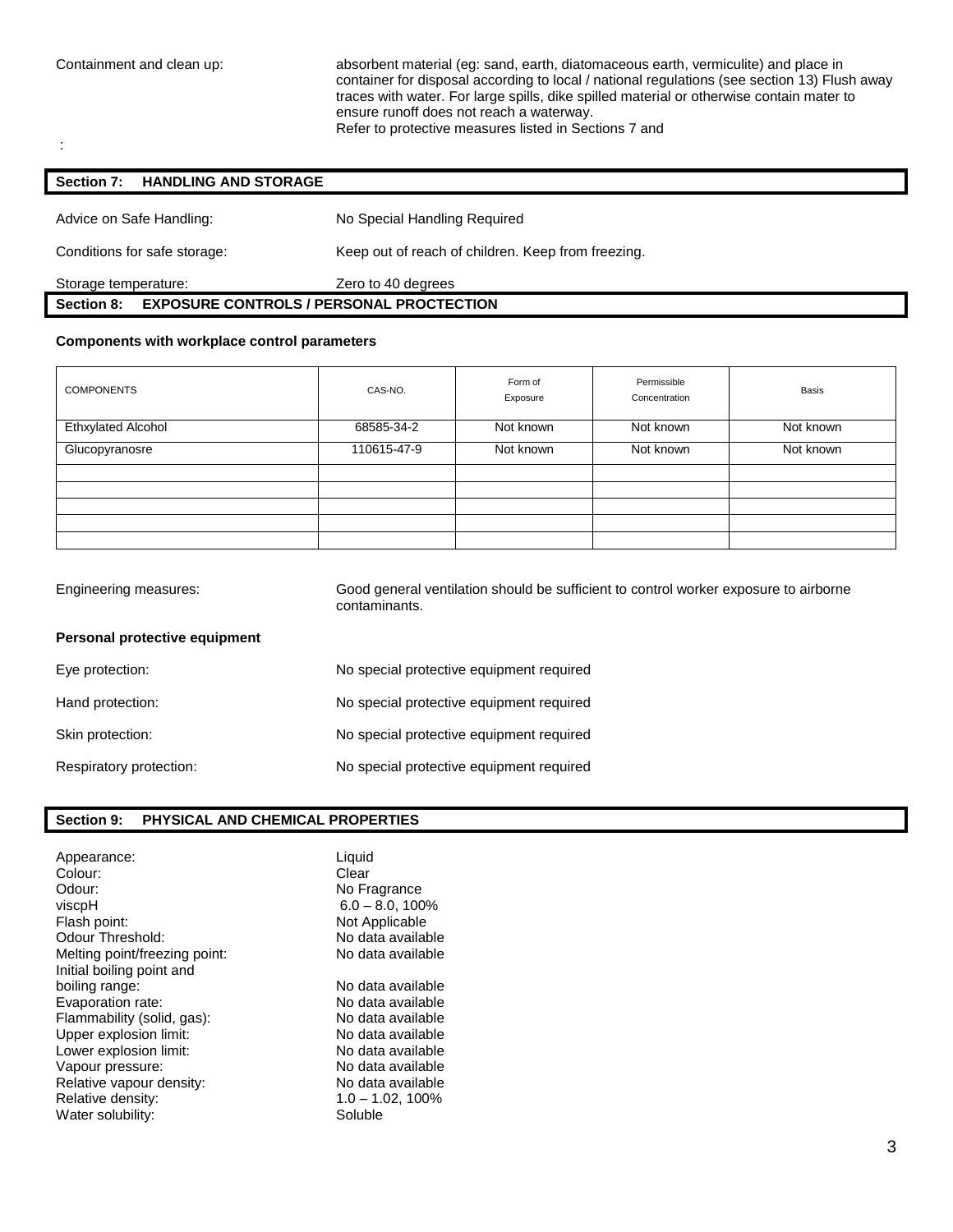Solubility in other solvents: No data available<br>
Partition coefficient: n-octanol/water: No data available Partition coefficient: n-octanol/water: No data available Auto-ignition temperature: No data available<br>
Thermal decomposition: No data available Thermal decomposition: No data available<br>Viscosity, kinematic: No data available Viscosity, kinematic: No data available<br>
Explosive properties: No data available Explosive properties: Oxidizing properties: No data available Molecular weight: No data available VOC: VOC: No data available

#### **Section 10: STABILITY AND REACTIVITY**

| Chemical stability:                 | Stable under normal conditions                                                |
|-------------------------------------|-------------------------------------------------------------------------------|
| Possibility of hazardous reactions: | No dangerous reaction known under conditions of normal use                    |
| Conditions to avoid:                | None known                                                                    |
| Incompatible materials:             | None know                                                                     |
| Hazardous decomposition products:   | Decomposition products may include the following materials:<br>Sulphur Oxides |

#### **Section 11: TOXICOLOGICAL INFORMATION**

| Information on likely routes of<br>exposure: | Eye contact                                                 |
|----------------------------------------------|-------------------------------------------------------------|
| <b>Potential Health Effects</b>              |                                                             |
| Eyes:                                        | May cause eye irritation                                    |
| Skin:                                        | May cause skin irritation                                   |
| Ingestion:                                   | May cause digestive tract irritation                        |
| Inhalation:                                  | May cause nose, throat, and lung irritation.                |
| Chronic Exposure:                            | Health injuries are not known or expected under normal use. |
|                                              |                                                             |
|                                              |                                                             |
| <b>Experience with Human Exposure</b>        |                                                             |
| Eye Contact:                                 | Redness, Pain, Irritation                                   |
| <b>Skin Contact:</b>                         | No symptoms known or expected                               |
| Ingestion:                                   | No symptoms known or expected                               |
| Inhalation:                                  | No symptoms known or expected                               |
| <b>Toxicity</b>                              |                                                             |
| Acute oral toxicity:                         | No data available                                           |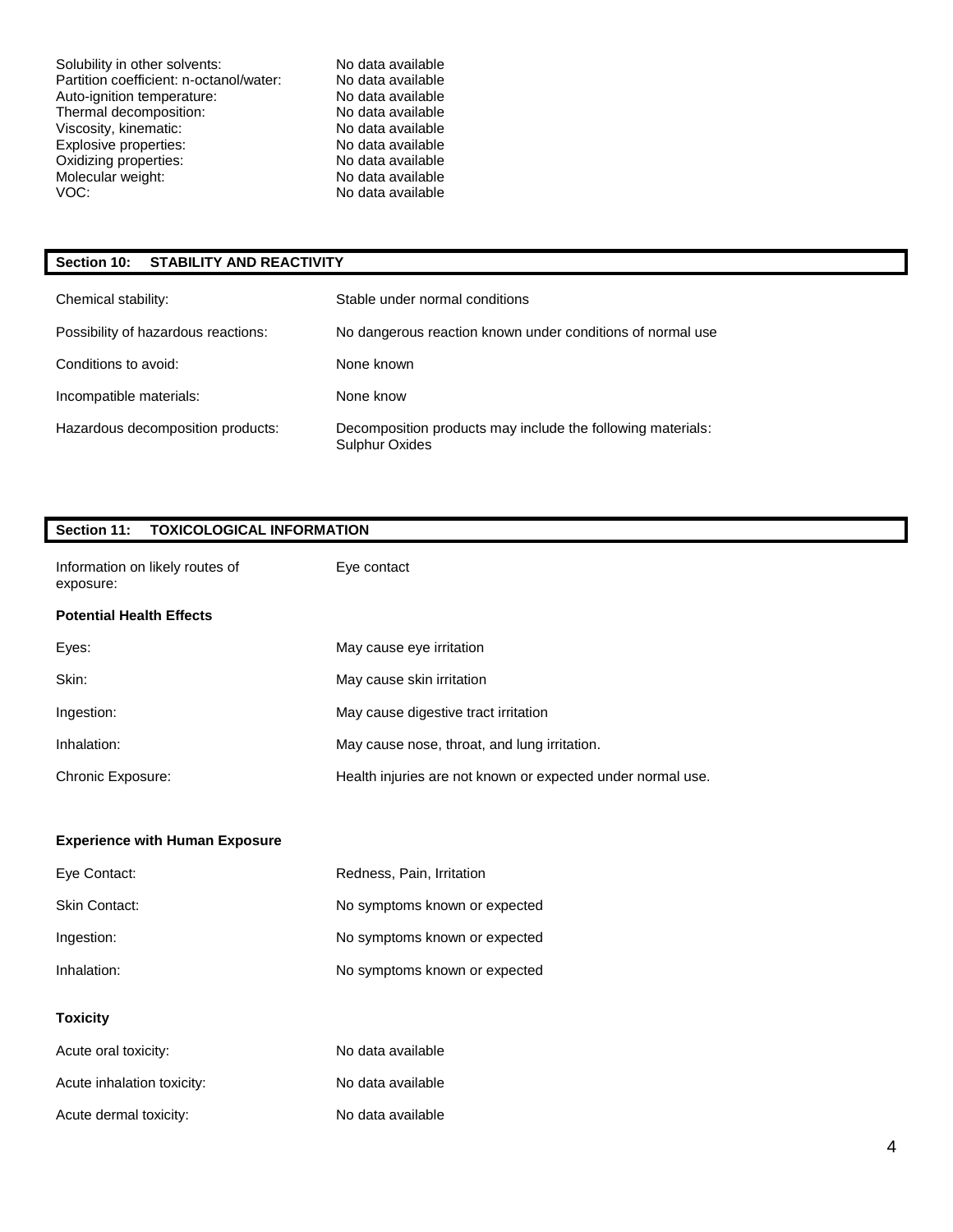| Skin corrosion/irritation:         | No data available |
|------------------------------------|-------------------|
| Serious eye damage/eye irritation: | No data available |
| Respiratory or skin sensitization: | No data available |
| Carcinogenicity                    | No data available |
| Reproductive effects:              | No data available |
| Germ cell mutagenicity:            | No data available |
| Teratogenicity:                    | No data available |
| STOT – single exposure             | No data available |
| STOT - repeated exposure           | No data available |
| Aspiration toxicity:               | No data available |

### **Section 12: ECOLOGICAL INFORMATION**

### **Ecotoxicity**

| <b>Environmental Effects:</b>                                                                                         | This product may be harmful to aquatic life                 |
|-----------------------------------------------------------------------------------------------------------------------|-------------------------------------------------------------|
| <b>Products</b><br>Toxicity to Fish:<br>Toxicity to daphnia and other<br>Aquatic invertebrates:<br>Toxicity to algae: | No data available<br>No data available<br>No data available |
| <b>Components</b>                                                                                                     |                                                             |
| Toxicity to daphnia and other<br>Aquatic invertebrates:                                                               | No data available                                           |
| Persistence and degradability                                                                                         | No data available                                           |
| <b>Bioaccumulative potential</b>                                                                                      | No data available                                           |
| <b>Mobility in soil</b>                                                                                               | No data available                                           |
| Other adverse effects                                                                                                 | No data available                                           |
|                                                                                                                       |                                                             |

### **Section 13: DISPOSAL CONSIDERATIONS**

| Disposal methods:        | Where possible, recycling is preferred to disposal or incineration. If recycling is not<br>practical, dispose of in compliance with local regulations. Dispose of wastes in an<br>approved waste disposal facility.             |
|--------------------------|---------------------------------------------------------------------------------------------------------------------------------------------------------------------------------------------------------------------------------|
| Disposal considerations: | Dispose of as unused product. Empty containers should be taken to an approved waste<br>Handling site for recycling or disposal. Do not re-use empty containers. Dispose of in<br>accordance with local and federal regulations. |

### **Section 14: TRANSPORT INFORMATION**